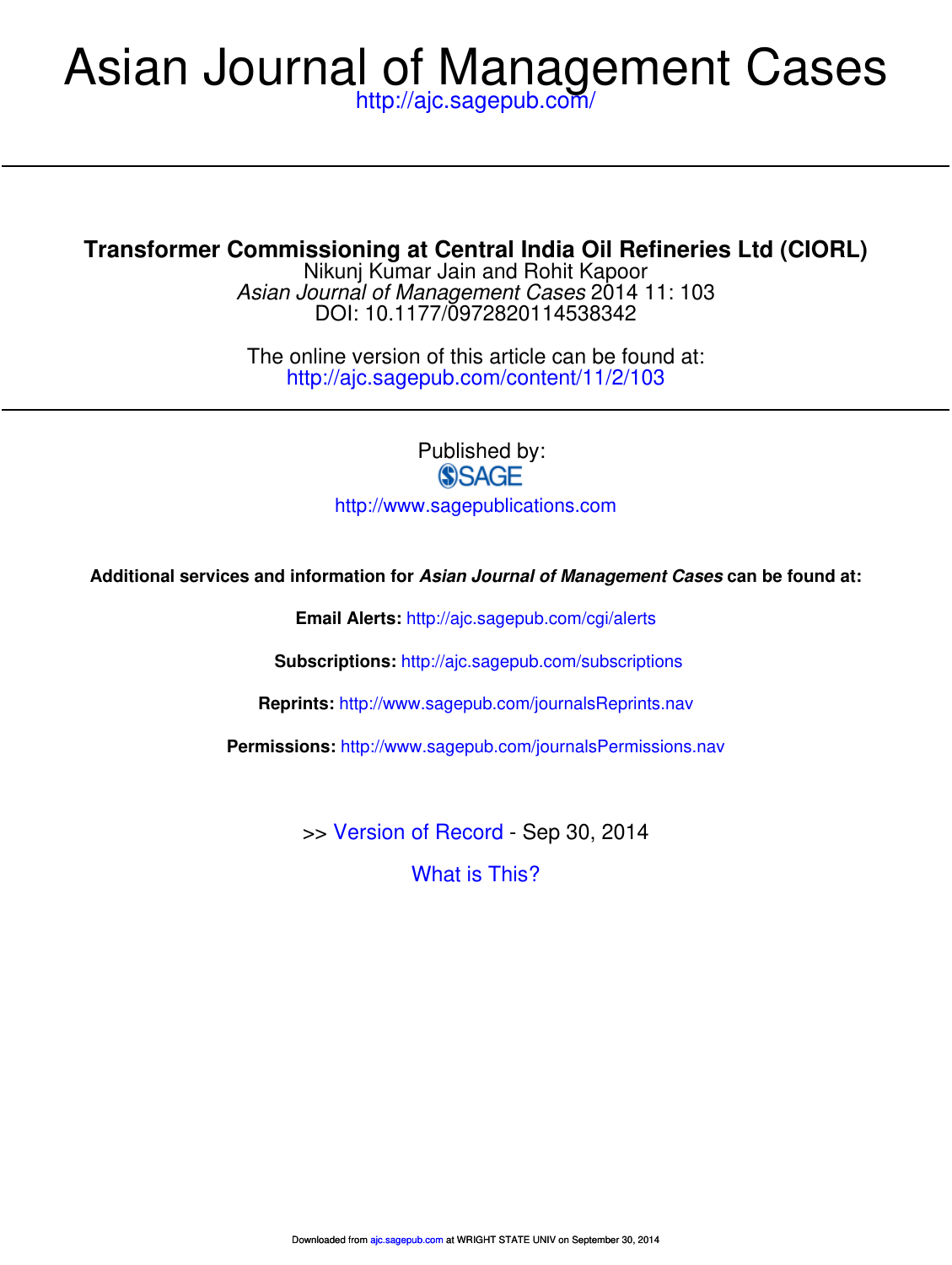# **Transformer Commissioning at Central India Oil Refineries Ltd (CIORL)**

Asian Journal of Management Cases 11(2) 103–118 © 2014 Lahore University of Management Sciences SAGE Publications Los Angeles, London, New Delhi, Singapore, Washington DC DOI: 10.1177/0972820114538342 http://ajc.sagepub.com



# **Nikunj Kumar Jain Rohit Kapoor**

#### **Abstract**

The case describes the uncertain and unavoidable events that delayed the commissioning of a transformer at Central India Oil Refineries Ltd. The project was not being executed as planned, resulting in the delay of almost all the activities. The commissioning of the transformer had become the bottleneck of the refinery because all the pre-commissioning and commissioning activities of the refinery required steam and power, which were in turn dependent on the transformer. Project management tools such as the critical path method and programme evaluation and review technique were used to analyze the time required for the completion of the commissioning of the transformer and resource reallocation for speeding up the project. A cost versus time trade-off analysis was applied to determine the activities to be crashed in order to produce the maximum overall job profit.

#### **Keywords**

Project management, refinery, commissioning, CPM, PERT, cost versus time trade-off analysis

(*Date: 16, May 2011, CIORL Head Office, Central India*) *A. K. Singh, Vice President of CIORL asked Manger Electrical, S. N. Sinha*:

Why can't the transformer be charged on time? It is expected that the transformer should be charged before monsoon and you are saying that you want two more weeks. Don't you know that the pre-commissioning activities of the refinery are dependent on this transformer? What is wrong with your planning? Why is this project getting delayed again and again? I want to know where we have gone wrong in the planning and monitoring and I want a complete analysis of what you do and just make sure that the transformer is charged before June 30, 2011.

Vice president of Central India Oil Refineries Ltd (CIORL), A.K. Singh, in-charge of commissioning 30 MVA/33/6.6 kV transformer (power rating 30 MVA; input voltage 33 kV; output voltage 6.6 kV,

This case was written by Research Scholar Nikunj Kumar Jain (f11nikunjk@iimidr.ac.in) and Assistant Professor Rohit Kapoor (rohitk@iimidr.ac.in) from Indian Institute of Management, Indore, India to serve as basis for class discussion rather than to illustrate either effective or ineffective handling of an administrative situation. Data have been disguised for purposes of confidentiality. This material may not be quoted, photocopied or reproduced in any form without the prior written consent of the Lahore University of Management Sciences.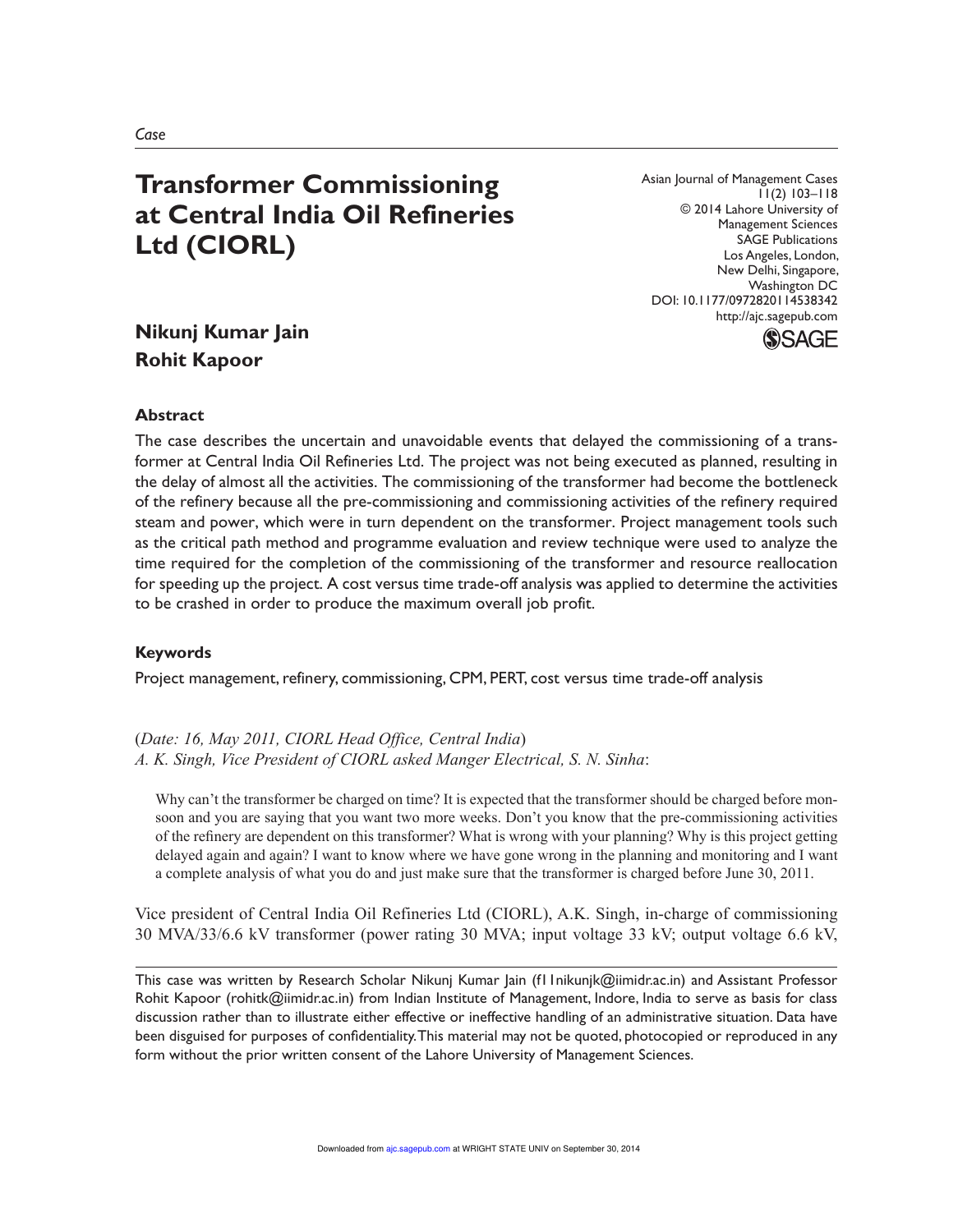i.e., step-down transformer), was wondering whether the commissioning work will be completed at all. He was beginning to realize that as a result of the inordinate delays faced at various stages of the project, it would be impossible to meet the 40-day deadline. Since the monsoon season was around the corner, the threat of rainfall loomed large. Rainfall would result in many undesirable outcomes as follows.

- 1. Crane march would be impossible because in a crane march, the transformer is erected by placing it on a concrete foundation.
- 2. Hydra march would be difficult because in a hydra march, various parts/components of the transformer are assembled on an erected transformer.
- 3. Since it would be an open-air transformer, testing would be blocked.
- 4. Trench cleaning work would not take place and, hence, cabling would not begin.

There were also many activities which would get delayed because of their strong interdependencies on the previous activities. For example, the fire-fighting system and soak pit (which was used for cleaning/ emptying the oil from the transformer) may get delayed because of the delay in testing.

Singh was weighing various options. He was also getting worried about similar problems that he might face in commissioning the remaining seven transformers of similar ratings at captive power plant (CPP). He thought, 'I am not going to repeat the same mistakes again!' He called his sub-ordinate Mr S.N. Sinha (manager—electrical) to his office. Mr Sinha, a Graduate Engineer with specialization in electrical engineering from a reputed engineering college in central India has been working in CIORL for five years. He was recruited in the organization directly through campus recruitment from his engineering institute. He had been involved in the project from day 1.

Sinha, we are getting late on all fronts in this transformer commissioning work. I don't think we can afford to repeat the same mistakes again for the remaining transformers. Kindly come up with a detailed analysis on whatever has happened by now and any suggestions for improvement*.*

# **Company Background (CIORL)**

CIORL was setting up a 9 MMTPA<sup>1</sup> grass-root refinery in central India. The crude oil was to be imported from crude terminal coast, located at Mumbai and through 1,000 km cross-country pipeline; the crude was to be pumped to CIORL, central India. It consisted of complex hydrocarbons of carbon and hydrogen along with impurities like sulphur, nitrogen, etc. The refining process of crude oil involved primary, secondary and tertiary processing units. Primary processing involved separation (distillation) of crude oil into various products at different temperatures. Secondary processing involved upgrading of products from primary processing units into valuable products such as diesel, petrol, aviation fuel, liquefied petroleum gas (LPG), etc. The tertiary unit was basically a treatment unit, where impurities such as sulphur, nitrogen, etc. were removed from valuable products. A A co-generation based captive power plant (CPP) (CPP) was also planned for meeting the steam and power requirements of the refinery. An additional petroleum coke (petcoke) plant was installed to convert the residual of crude into petcoke, which would then be fed to the CPP.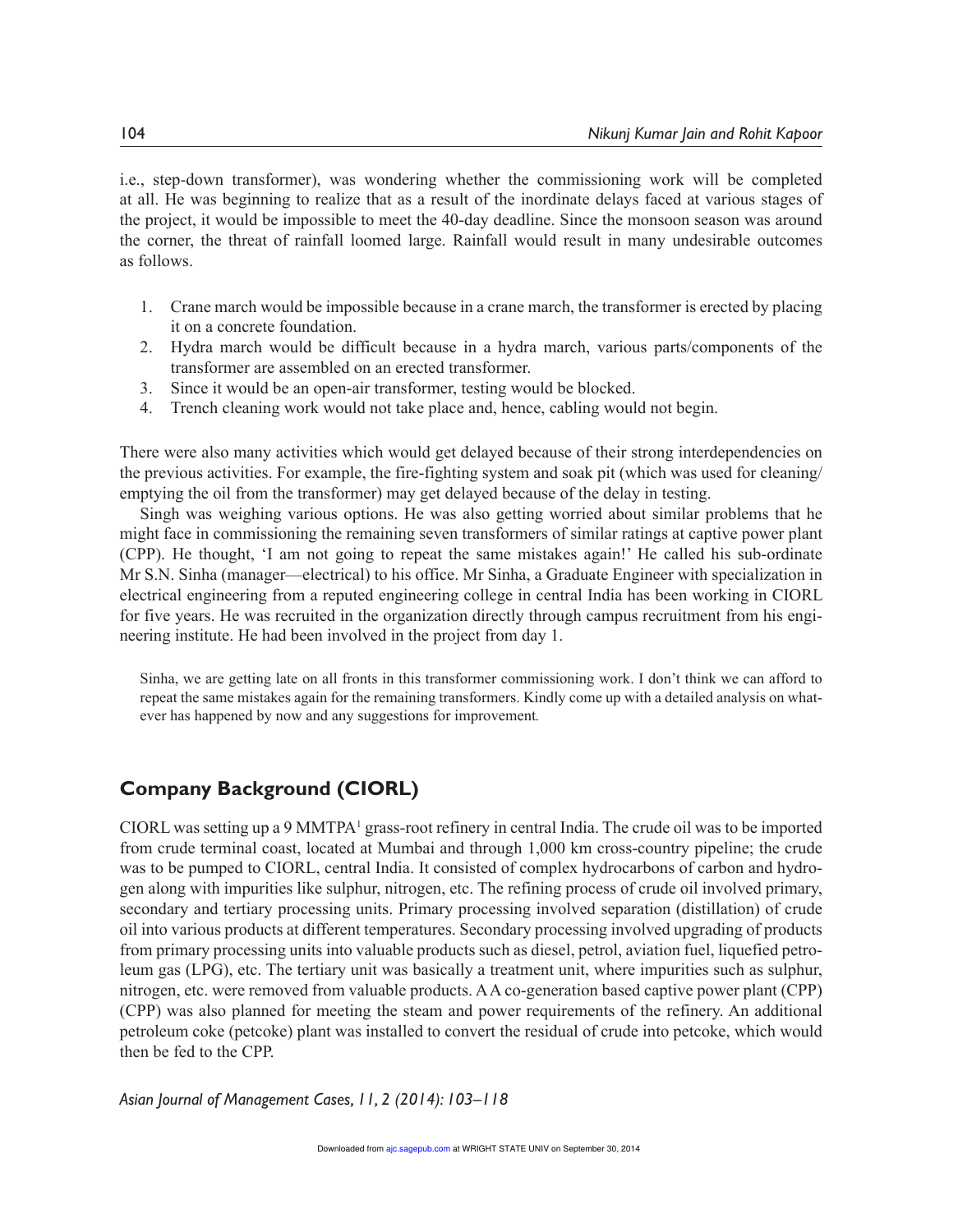#### **Figure 1.** CIORL Layout



CIORL employed around 160 executives which comprised five senior vice presidents, ten vice presidents, ten assistant vice presidents, ten managers, forty-five assistant managers and eighty assistant engineers for an on-site project department. The key activity of the CIORL refinery was refining crude oil into valuable products such as petrol, diesel, aviation fuel and LPG.<sup>2</sup> The project envisaged setting-up of the facilities as depicted in Figure 1.

## **Organizational Structure of CIORL**

The organizational chart of CIORL is shown in Figure 2. The following eight departments are there in CIORL:

- 1. Process department
- 2. Instrumentation department
- 3. Mechanical department
- 4. Electrical department
- 5. Planning department
- 6. Commercial department
- 7. IT department
- 8. Fire and safety department

Out of these, four departments, namely process, instrument, mechanical and electrical were involved in field activities.

The electrical department had a senior vice president (Sr. VP), a vice president (VP), an assistant vice president (AVP), five managers, fifteen assistant managers (AM) and twenty assistant engineers (AE). The electrical department had allocated one manager along with two assistant managers and two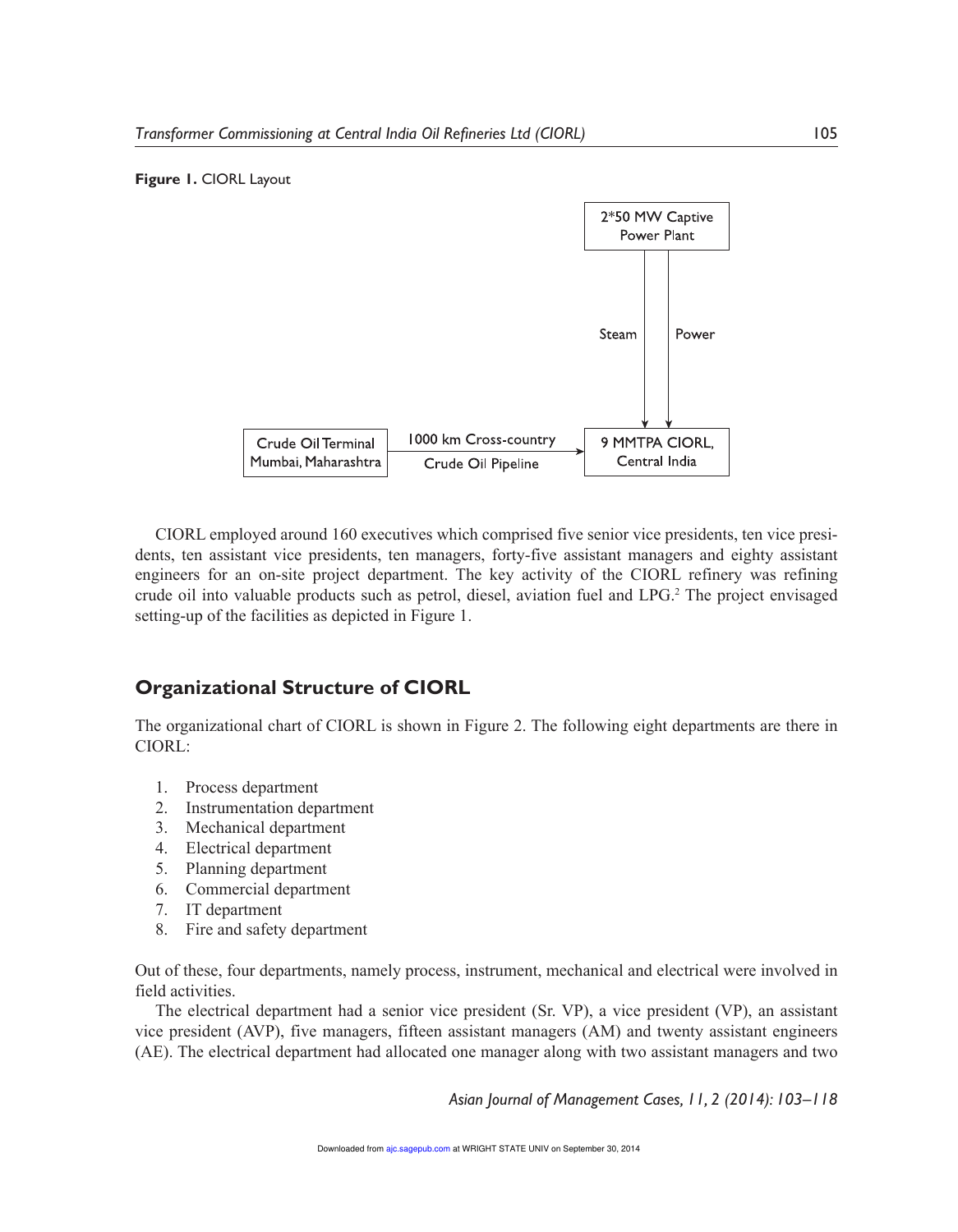



assistant engineers for the commissioning of the CPP. The company had one general shift of 8 hours from 8:30 a.m. to 5:30 p.m. but it often got extended to 10:00 p.m.

The cross-country crude oil pipeline of CIORL was at the completion stage. The pumping of crude oil from Mumbai to central India was to commence once the pipeline had been completed. In order to commission the refinery, the Crude Distillation Unit plant needed to be commissioned first and in order to pre-commission activities*, steam and power* were required from the CPP. Further 6.6 kV voltage was required for starting the commissioning activities of the CPP. Subsequently, the charging of the transformer T-1 was required urgently.

## **Project Management**

Projects with well-defined processes and control over development activities were expected to be completed on time. A refinery was a complex project involving various plants such as distillation units,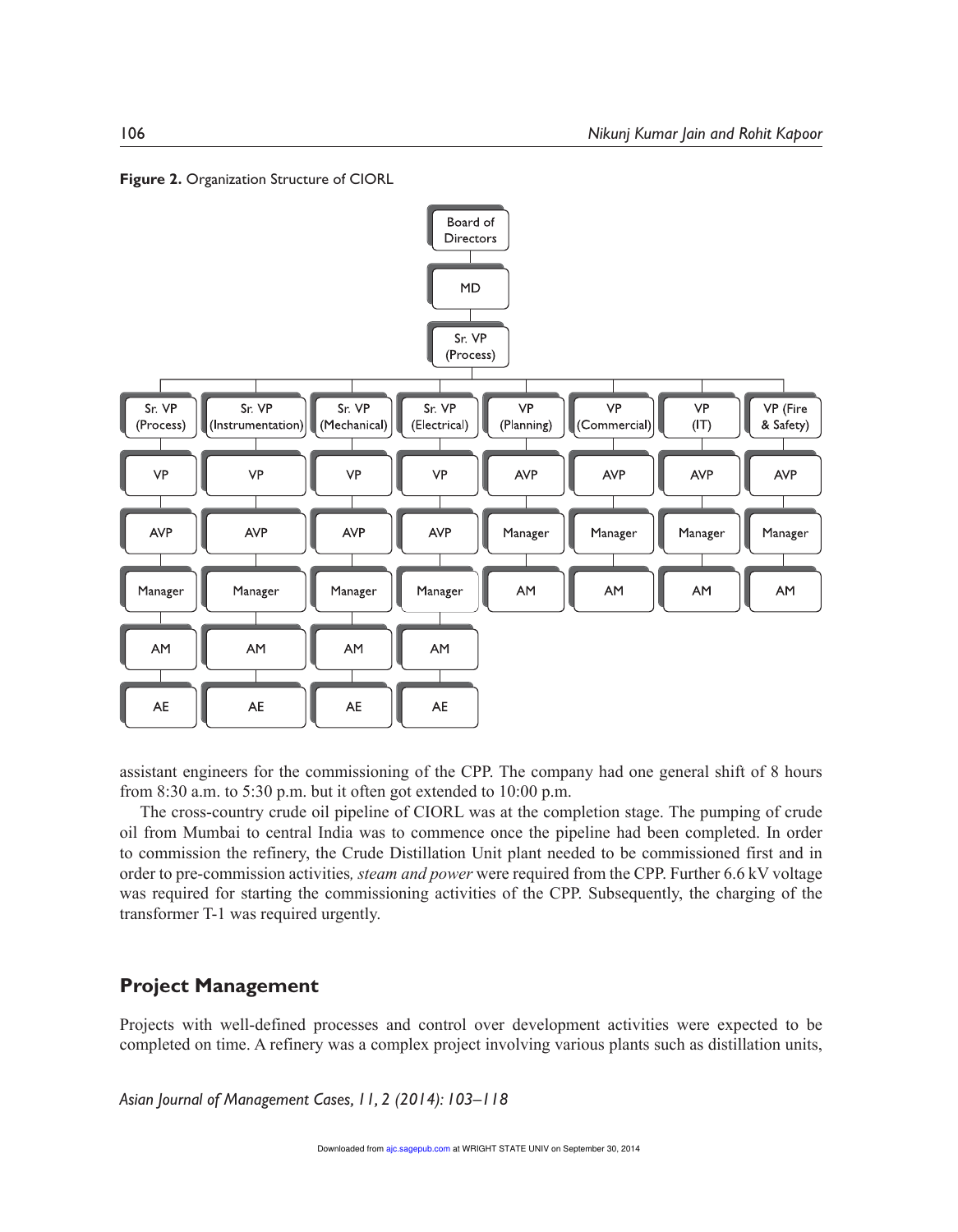catalyzers, sulphur recovery blocks, petrol and diesel manufacturing blocks, CPPs, etc. CIORL had categorized the grass-root refinery project into two phases: project phase and running phase. The project phase involved erection, testing and commissioning of the plant, whereas the running phase included operations and maintenance of the same. During the project phase, project management processes involved macro- and micro-activities for the project commencement, managing control over the ongoing work effort and closure of the project. These activities needed to be performed daily, weekly or monthly depending on the project characteristics. CIORL chose to have a daily meeting for specific plant progress and a monthly meeting for the overall progress of the plant.

For a successful CIORL project, the project management team needed to foster effective communication and information flow among contractors, consultants and clients. The project management team had to provide enhanced focus on uncertain events that could occur and recommended actions, for proper planning, scheduling and utilization of project resources such as manpower, equipment, etc. Coordination among project managers of various plants and departmental managers within the same plant was essential for the smooth progress of the project. The project management team also needed to effectively share the knowledge between consulting and client project teams, and it needed to provide a basis for contractors and subcontractors along with ensuring the quality of project and client satisfaction.

2\*50 MW (2 units of 50 MW each) CPP was required to meet the steam and power requirement of the refinery. CIORL had also employed a project management consultancy (PMC) headed by Mr M.N. Sharma, for the project. CIORL had outsourced the CPP to ABC Ltd.<sup>3</sup> (chief manager— Mr S.K. Ghosh) as Lump Sum Turn Key Contract (LSTK).<sup>4</sup> ABC had employed many sub-contractors<sup>5</sup> for the erection and support activities for the commissioning of the CPP.

The sub-contractors believed that they had quoted a reduced amount for the project during the bidding process; hence, they employed limited manpower. Bidding for such contractual works was very competitive and there was high pressure to win such contracts on part of contractors. The price to be quoted for contracts was arrived at by taking care of the men, material and machine requirements as per the scope of the work in addition to the profit margin. Sometimes, the price quotes could not take care of the subsequent increase in the price of men, material and machines.

Sub-contractors could get confused as they had multiple bosses. Hierarchy and co-ordination among contractor (ABC), consultant (PMC) and client (CIORL) was a big problem. Each had different goals. Under pressure, ABC stressed more on completing the project in minimum possible time and was pushing the sub-contractor to do the same. PMC, the consultant, was focused more on the specifications<sup>6</sup> to be followed and was less interested in pushing the project forward. CIORL was focused on the fast completion of the project taking care of all the required testing and safety norms. The challenge that CIORL faced was to manage the project with resource constraints such as manpower, funds, etc. and to ensure the quality of the project.

### **Project Plan**

Consultants and contractors were employed to leverage the erection, testing and commissioning of transformer (Refer Table 1 for detailed role analysis). A phased approach was taken to ensure project completion by 8 July 2011. Mr Sinha made the planning schedule considering micro-activities for the charging of the transformer T-1. The original timeline of the project was as follows.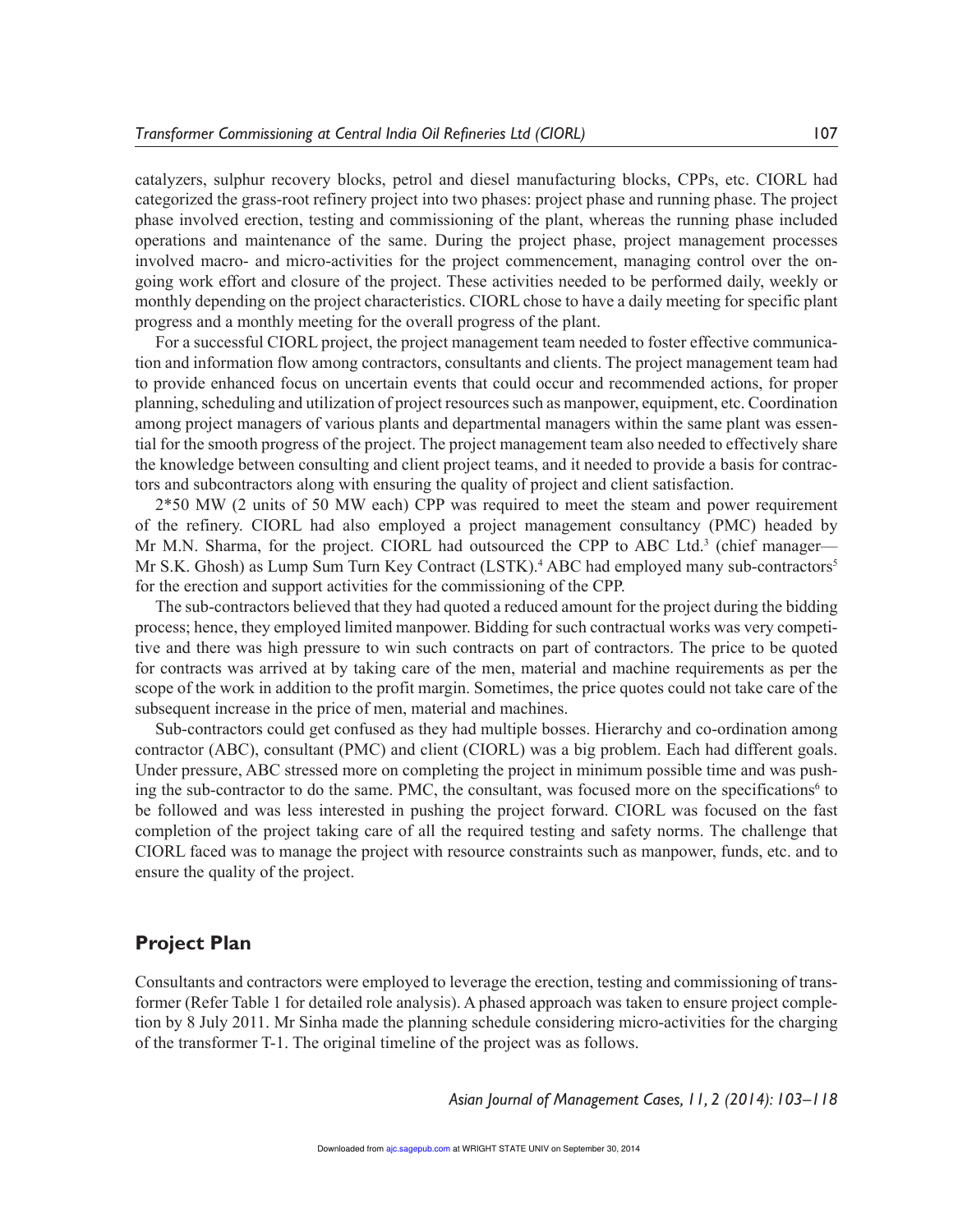| Character                                | Scope                                                             |
|------------------------------------------|-------------------------------------------------------------------|
| Vice President-Electrical of CIORL,      | Responsible for Managing the Overall Electrical Activities of the |
| Mr A. K. Singh                           | Refinery.                                                         |
| Manager-Electrical of CIORL,             | Responsible for Electrical Department Project Activities of the   |
| Mr S. N. Sinha                           | CPP Site.                                                         |
| PMC Chief Manager, Mr M. N. Sharma       | On-site Consultant Head for Overall Refinery Project Activities.  |
| LSTK Contractor, ABC Ltd. Chief Manager, | Responsible for Erection, Testing and Commissioning Activities    |
| Mr S. K. Ghosh                           | of the CPP Site.                                                  |
| Sub-contractor XYZ Ltd. Chief Manager,   | Responsible for Erection, Testing and Commissioning of Electrical |
| Mr S. K. Khurana                         | Related Activities of the CPP Site.                               |

|  |  |  |  |  |  |  | Table 1. Project Character and Project Scope Statement |
|--|--|--|--|--|--|--|--------------------------------------------------------|
|--|--|--|--|--|--|--|--------------------------------------------------------|

| Approximate project start date:         | 18 May 2011 |
|-----------------------------------------|-------------|
| Mobilizing of contactors and equipment: | 15 May 2011 |
| Erection and testing of transformer:    | 31 May 2011 |
| Approximate project completion date:    | 8 July 2011 |

The original timeline of the project is shown in Table 2. Though the project started in accordance with the plan, due to various uncertainties, it was quite clear that the project was not going to be completed on time. Each and every activity was getting delayed and, hence, transformer charging became the bottleneck for the commissioning of the refinery.

|  |  |  |  | Table 2. Planning and Completion Dates of Various Activities |
|--|--|--|--|--------------------------------------------------------------|
|--|--|--|--|--------------------------------------------------------------|

|                 | S. No. Steps for HT Transformer Charging          | Expected<br>Date of Start | Expected<br>Date of Completion |
|-----------------|---------------------------------------------------|---------------------------|--------------------------------|
| $\mathbf{I}$    | Placement on Foundation                           | 18 May 2011               | 18 May 2011                    |
| 2               | Assembly of Cooling Bank, Conservator (Radiators) | 19 May 2011               | 22 May 2011                    |
| 3               | Local Cabling Work from MK                        | 19 May 2011               | 20 May 2011                    |
| 4               | Calibration of OTI and WTI                        | 23 May 2011               | 23 May 2011                    |
| 5               | Filter Machine Set Up and Oil Filtration in Tank  | 23 May 2011               | 30 May 2011                    |
| 6               | Oil Circulation in T/F Tank                       | 30 May 2011               | 02 June 2011                   |
| 7               | Oil Pushing in Radiator Circuit                   | 02 June 2011              | 03 June 2011                   |
| 8               | HT Cable Laying                                   | 25 May 2011               | 05 June 2011                   |
| 9               | Control Cabling from SWGR to Transformer          | 20 May 2011               | 24 May 2011                    |
| $\overline{10}$ | Control Cabling from RTCC to Transformer          | $22$ May $11$             | 25 May 2011                    |
| $\mathbf{H}$    | LT Power Cabling from ACDB to Transformer         | 20 May 2011               | 22 May 2011                    |
| 12              | Erection and Connection of NGR                    | 03 May 2011               | 05 June 2011                   |
| $\overline{13}$ | Earthing Pit making                               | 07 June 2011              | 05 June 2011                   |
| 14              | Earthing of Transformer/NGR etc.                  | 10 June 2011              | 12 June 2011                   |
| 15              | <b>Testing of NCTs</b>                            | 26 May 2011               | 26 May 2011                    |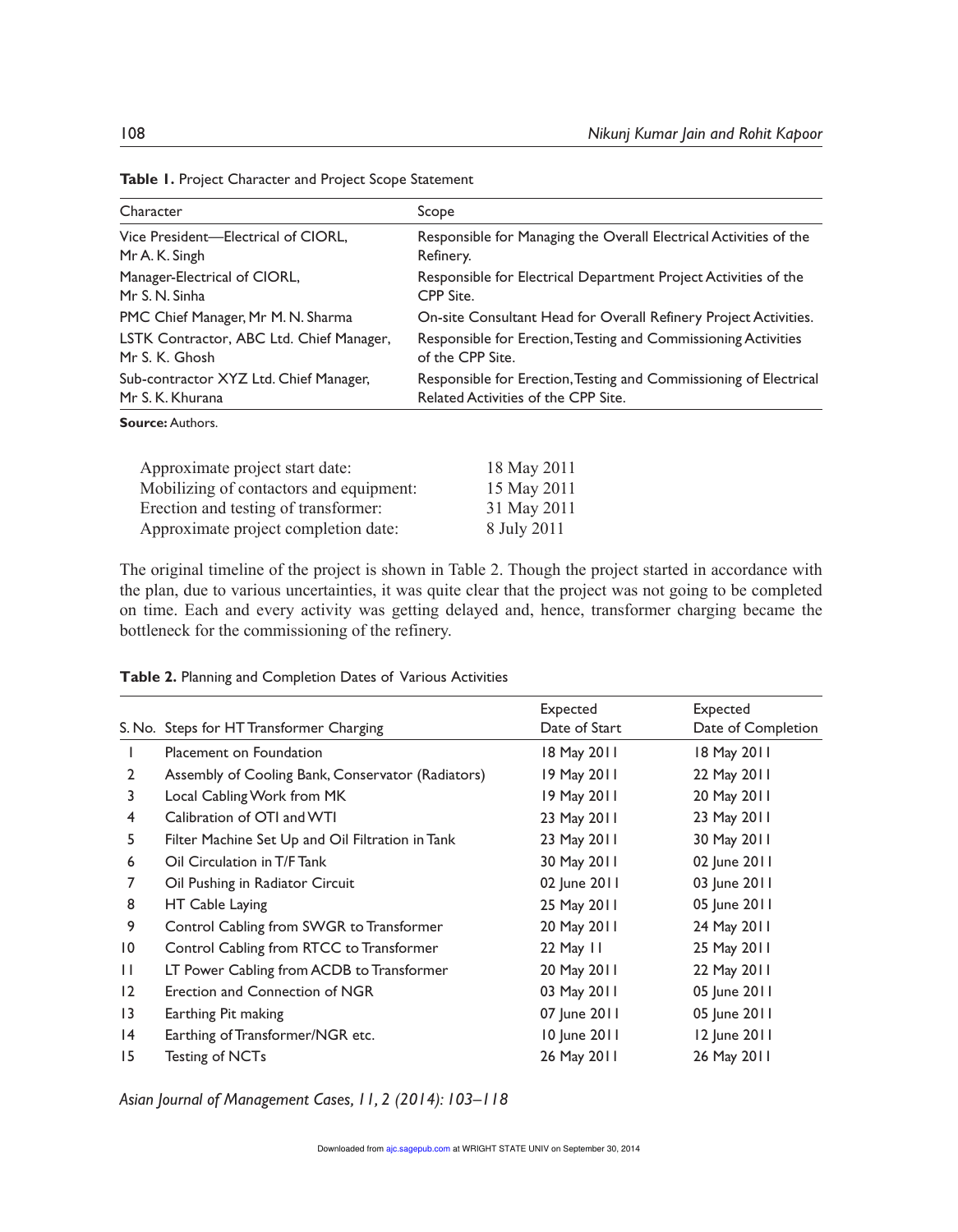|    |                                                                     | Expected      | Expected           |
|----|---------------------------------------------------------------------|---------------|--------------------|
|    | S. No. Steps for HT Transformer Charging                            | Date of Start | Date of Completion |
| 16 | Testing of NGR                                                      | 27 May 2011   | 27 May 2011        |
| 17 | Testing of Fan Motors and Trial Run                                 | 28 May 2011   | 28 May 2011        |
| 18 | Testing and Commissioning of MK                                     | 29 May 2011   | 29 May 2011        |
| 9  | <b>OLTC Testing Commissioning</b>                                   | 30 May 2011   | 30 May 2011        |
| 20 | <b>Electrical Testing Transformer</b>                               | 31 May 2011   | 31 May 2011        |
| 21 | Final IR Value and BDV of T/F                                       | 10 June 2011  | 10 June 2011       |
| 22 | HT Cable Termination (33 and 6.6 side)                              | 05 June 2011  | 08 June 2011       |
| 23 | HT Cable Hi-pot                                                     | 09 June 2011  | 09 June 2011       |
| 24 | Oil Testing from CPRI Bhopal                                        | 05 June 2011  | 10 June 2011       |
| 25 | Fire-Fighting System                                                | 08 June 2011  | 20 June 2011       |
| 26 | Soak-Pit Installation                                               | 15 June 2011  | 22 June 2011       |
| 27 | Readiness for Charging                                              | 22 June 2011  | 23 June 2011       |
| 28 | Protocol for Erection/Testing of Transformer<br>and 6.6 KV HT Board | 23 June 2011  | 30 June 2011       |
| 29 | Electrical Clearance from Inspector for Charging                    | 30 June 2011  | 07 July 2011       |
| 30 | Charging of Transformer                                             | 07 July 2011  | 08 July 2011       |

# **Project Organization**

The project was allotted to the sub-contractor XYZ Ltd.<sup>7</sup> (chief manager—Mr S.K. Khurana) for carrying out the electrical related work of the project. In the initial phase, XYZ was effectively carrying out the various micro- and macro-level activities of the project. As the project progressed, XYZ started facing a lot of problems. According to them, manpower shortage was the biggest problem. There were only two testing engineers employed by the sub-contractor. As the electrical works required the testing of equipment, proper supervision was of utmost importance. While testing normally took less time, considerable time was being wasted in making arrangements such as shifting of testing equipment, power supply, discharge rod, etc. The testing needed to be monitored by both the consultant and the client. Most of the time improper coordination also delayed the testing works. All these factors were hampering the progress of the project.

# **Project Scope**

Mr Singh re-classified the activities into eight major work packages as shown in Figure 3. They were as follows.

- 1. *Erection:* Placing the transformer on the concrete foundation.
- 2. *Assembling of various parts of transformers such as conservator, HV box, etc*.: Attaching various components of the transformer once the transformer is kept on foundation.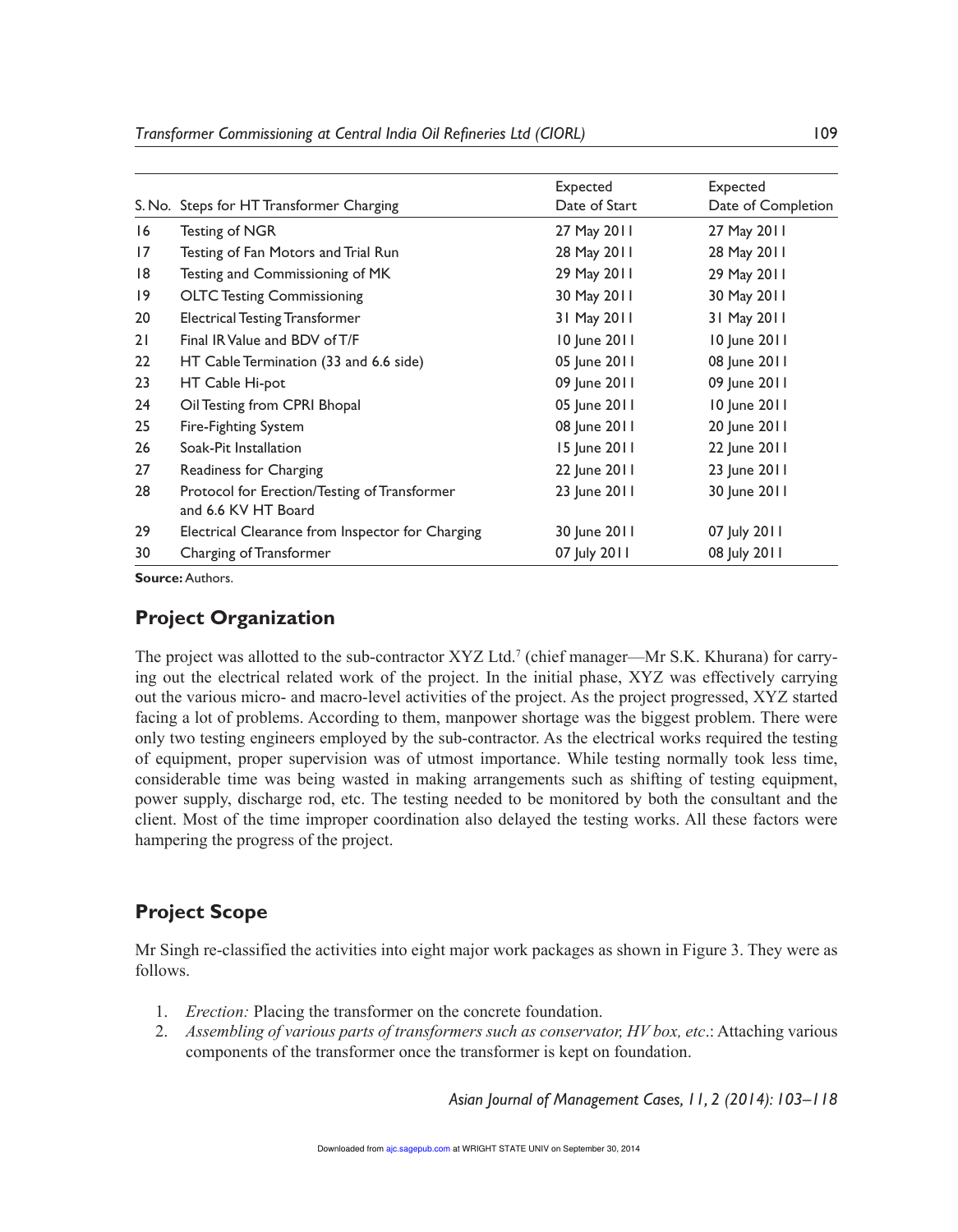

#### **Figure 3.** Activity and Work Packages Chart

- 3. *Oil filtration:* Filtering and adding oil to the main tank and conservator of the transformer. Removal of moisture and dust from the transformer oil by using an oil filtration machine.
- 4. *Testing:* Performing various on-site tests of the transformer for checking the healthiness of the transformer.
- 5. *Cabling:* Connecting high-voltage and low-voltage cables to the transformer.
- 6. *Fire-fighting system:* Installing the fire-fighting system on the transformer.
- 7. *Soak pit:* Digging and covering of the soak pit; required for emptying oil of the transformer in the future.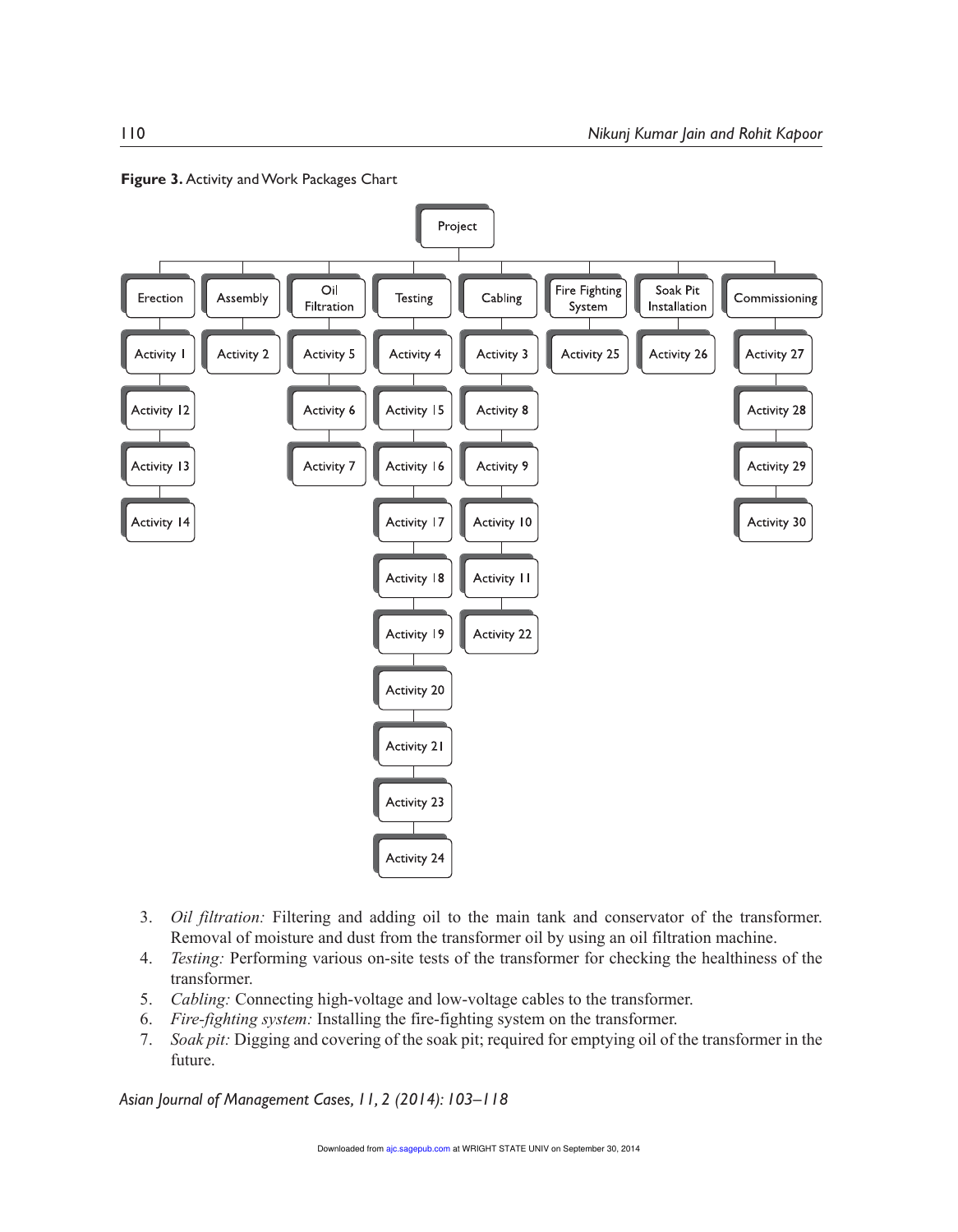8. *Commissioning:* Charging of transformer for the first time; electrical inspector approval was required for this step.

For the first activity, that is, erection of transformer, statement of work was: 30 MVA transformer T-1 (50 Tons Weight) to be placed on concrete foundation. For this activity, 120 Tons Crane was required and manpower comprising two groups of five labourers each was required. If all the resources were available, then it would take only one day to place the transformer on its foundation. The cost of this activity would be  $\bar{\xi}$  80,000. It normally took fifteen days to manage the payment of this amount which included approval from the top management. It also accounted for the payment to the contractor. Similar statements of work for all the activities are shown in Table 3.

|                | Work                                              |                      | Requirements                                                                 |                                                                            |                | Cost    |
|----------------|---------------------------------------------------|----------------------|------------------------------------------------------------------------------|----------------------------------------------------------------------------|----------------|---------|
|                | S. No. Package                                    | <b>Activities</b>    | Specific                                                                     | Manpower                                                                   | (in days)      | (in ₹)  |
|                | Erection                                          |                      | 120 Tonnes Crane                                                             | 2 Rigor Gang<br>of 10 People                                               |                | 80,000  |
|                |                                                   | 12                   | 12 Tonnes Crane                                                              | I Rigor Gang<br>of 10 People                                               | 3              |         |
|                |                                                   | 13 and 14            | <b>Front Availability</b><br>for Digging Earth Pits                          | $\overline{10}$                                                            | $\overline{7}$ | 13,000  |
| $\overline{2}$ | Assembling<br>of Various Parts<br>of Transformers | $\overline{2}$       | 12 Tonnes Crane                                                              | I Rigor Gang<br>of 7 People                                                | $\overline{4}$ | 20,000  |
| 3              | Oil Filtration                                    | 5                    | <b>Oil Filtration Machine</b>                                                | 4 Labours                                                                  | 8              | 20,000  |
|                |                                                   | $6$ and $7$          | <b>Oil Filtration Machine</b><br>with 24 Hours Observation                   | 5 Labours                                                                  | 5              |         |
| 4              | <b>Testing</b>                                    | 4, 15<br>and 16      | <b>Testing Equipments like</b><br>Megger, Multimeter, etc                    | <b>6 People Comprising</b><br>of 2 Testing Engineers<br>and 4 Electricians | 4              |         |
|                |                                                   | 17,18<br>and 19      | <b>Testing Equipments like</b><br>Megger, Multimeter, etc                    | <b>6 People Comprising</b><br>of 2 Testing Engineers<br>and 4 Electricians | 9              |         |
|                |                                                   | 20, 21, 23<br>and 24 | Testing Equipments like<br>Megger, Multimeter, etc                           | <b>6 People Comprising</b><br>of 2 Testing Engineers<br>and 4 Electricians | 9              | 115,000 |
| 5              | Cabling                                           | 8 and 12             | Front Requirement and<br>Trench should be Cleaned<br>before Laying of Cables | 16 People Comprising<br>of 2 Rigor Gangs                                   | 15             | 150,000 |
|                |                                                   | 3, 9, 10<br>and $11$ | Front Requirement and<br>Trench should be Cleaned<br>before Laying of Cables | 32 People Comprising<br>of 6 Rigor Gangs                                   | 4              |         |

**Table 3.** Statement of Work for All the Micro-Activities

*(Table 3 continued)*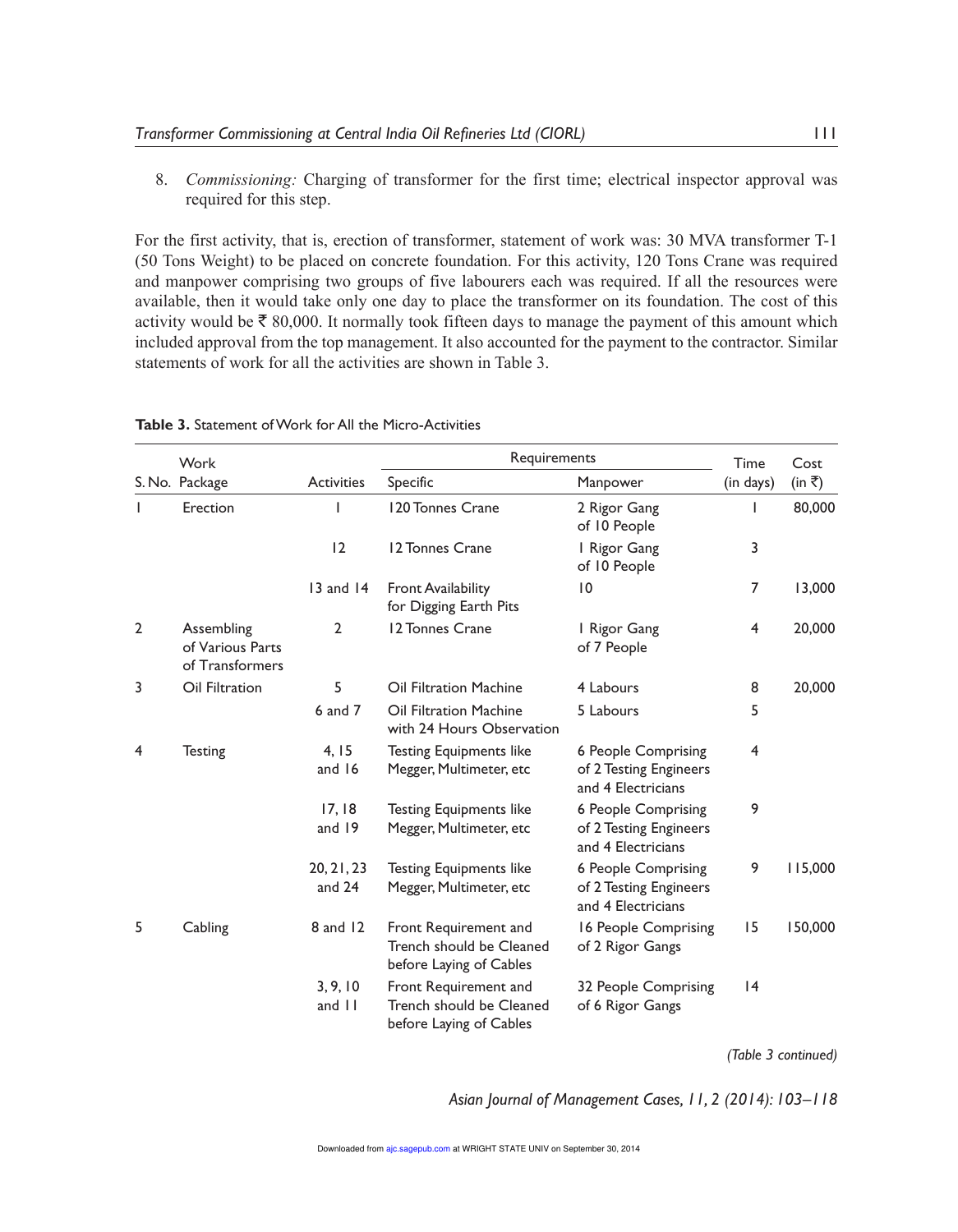|   | Work                     |                   | Requirements                                                                 | Time       | Cost      |         |
|---|--------------------------|-------------------|------------------------------------------------------------------------------|------------|-----------|---------|
|   | S. No. Package           | <b>Activities</b> | Specific                                                                     | Manpower   | (in days) | (in ₹)  |
| 6 | Fire-Fighting<br>System  | 25                | Front Requirement                                                            | 8 Labours  | 4         | 300,000 |
| 7 | Soak-Pit<br>Installation | 26                | Front Requirement and<br>Trench should be Cleaned<br>before Laying of Cables | 5 Labours  | 8         | 21,000  |
| 8 | Commissioning            | 27 and 28         | Front Requirement and<br>Trench should be Cleaned<br>before Laying of Cables | 10 Labours | 8         |         |
|   |                          | 29 and 30         | Front Requirement and<br>Trench should be Cleaned<br>before Laying of Cables | 10 Labours | 8         |         |

*(Table 3 continued)*

**Source:** Authors.

# **Action Plans and Critical Success Factors**

Mr Sinha and his team (Mr Sharma, Mr Ghosh and Mr Khurana) for the transformer commissioning project came up with inter-relationships and time estimates for each of these activities. The estimates are shown in Table 4. While making an estimate for an activity, Mr Sharma considered the following points:

| Table 4. Interrelationship between Various Work Components and Time Analysis |  |  |  |
|------------------------------------------------------------------------------|--|--|--|
|------------------------------------------------------------------------------|--|--|--|

| S. No. | Steps for HT Transformer Charging                 | Immediate<br>Predecessor(s) | <b>Estimated Time</b><br>Duration, Days |
|--------|---------------------------------------------------|-----------------------------|-----------------------------------------|
|        | Placement on Foundation                           |                             |                                         |
|        | Assembly of Cooling Bank, Conservator (Radiators) |                             |                                         |
|        | Local Cabling Work from MK                        |                             |                                         |
|        | Calibration of OTI and WTI                        |                             |                                         |
|        | Filter Machine set-up and Oil Filtration in Tank  |                             |                                         |
| 6      | Oil Circulation in T/F Tank                       |                             |                                         |
|        | Oil Pushing in Radiator Circuit                   |                             |                                         |
| 8      | HT Cable Laying                                   |                             |                                         |
| 9      | Control Cabling from SWGR to Transformer          |                             |                                         |
| 10     | Control Cabling from RTCC to Transformer          |                             |                                         |
| П      | LT Power Cabling from ACDB to Transformer         |                             |                                         |
| 12     | Erection and Connection of NGR                    |                             |                                         |
| 13     | Earthing Pit Making                               |                             |                                         |
| 4      | Earthing of Transformer/NGR etc.                  | I.I3                        |                                         |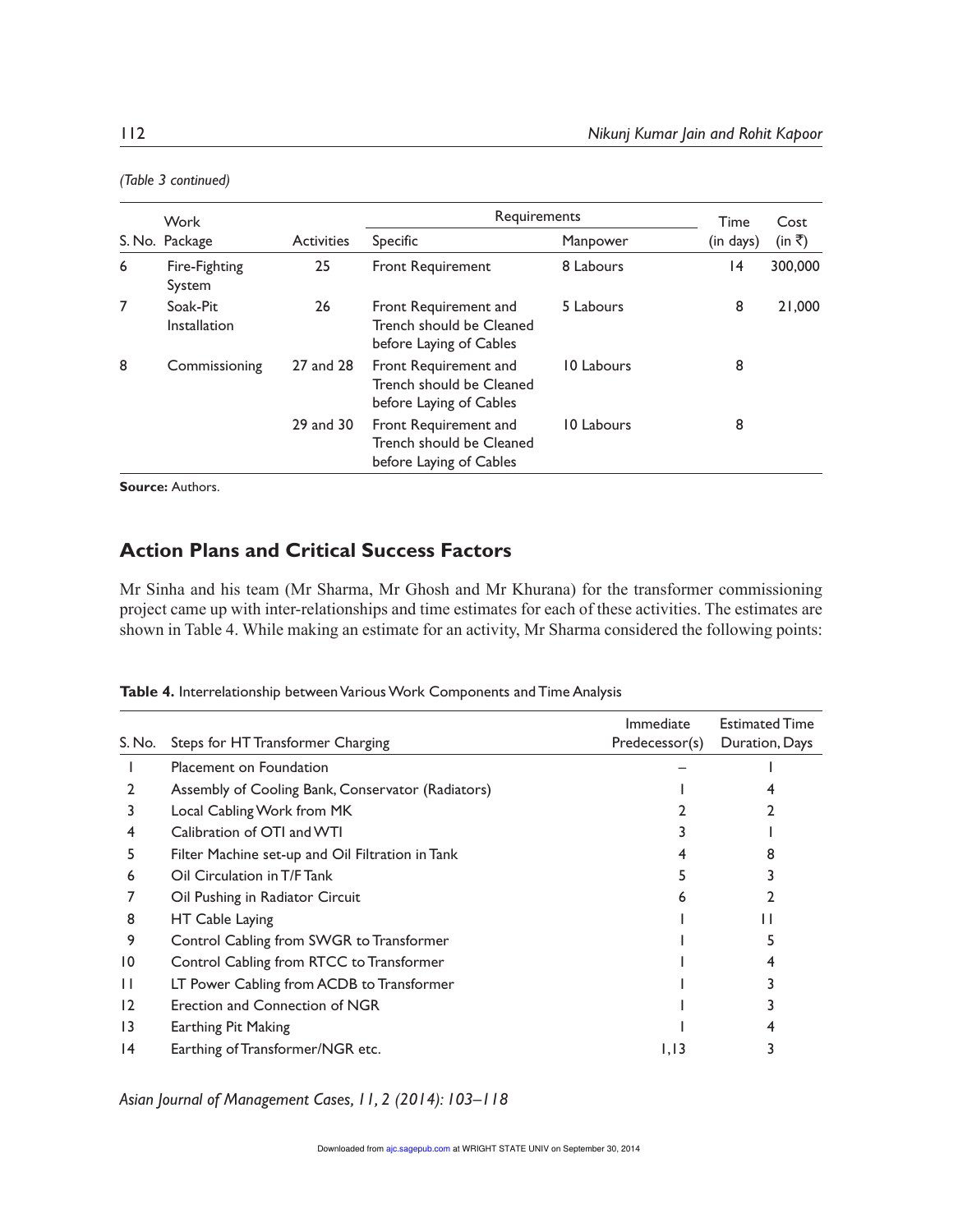| S. No. | Steps for HT Transformer Charging                                | Immediate<br>Predecessor(s) | <b>Estimated Time</b><br>Duration, Days |
|--------|------------------------------------------------------------------|-----------------------------|-----------------------------------------|
| 15     | <b>Testing of NCTs</b>                                           | 12                          |                                         |
| 16     | Testing of NGR                                                   | 12                          |                                         |
| 17     | Testing of Fan Motors and Trial Run                              | 9, 10, 11                   |                                         |
| 18     | Testing and Commissioning of MK                                  | $3,9$ 10,11                 |                                         |
| 19     | <b>OLTC</b> Testing Commissioning                                | 2, 9, 10, 11                |                                         |
| 20     | <b>Electrical Testing Transformer</b>                            | 2, 9, 10, 11                |                                         |
| 21     | Final IR Value and BDV of T/F                                    | 7, 8, 12, 20                |                                         |
| 22     | HT Cable Termination (33 and 6.6 Side)                           | 9                           | 4                                       |
| 23     | HT Cable Hi-pot                                                  | 8                           |                                         |
| 24     | Oil Testing from CPRI Bhopal                                     |                             | 6                                       |
| 25     | Fire-Fighting System                                             | 19, 20, 23                  | 4                                       |
| 26     | Soak-Pit Installation                                            | 25                          | 8                                       |
| 27     | Readiness for Charging                                           | 24                          | 2                                       |
| 28     | Protocol for Erection/Testing of Transformer and 6.6 KV HT Board | 25, 26, 27                  | 6                                       |
| 29     | Electrical Clearance from Inspector for Charging                 | 28                          | 6                                       |
| 30     | Charging of Transformer                                          | 29                          | 2                                       |

- Adequate information was collected for the sequence of activities.
- Past experience regarding the time taken for each of the activities was incorporated.
- In case, past data were not available for an activity, guesstimate was made.
- Uncertain elements that delayed the activities were factored in by adding buffer time subjectively.

An important requirement for the project was the availability of resources. In this project, a critical resource was the manpower required for all these activities. Mr Khurana and Mr Ghosh calculated manpower requirements which are provided in Table 5. Mr Sinha thought that they could now use this information to reallocate resources based on most critical activity to least critical activity.

| S. No. | Steps for HT Transformer Charging                 | Immediate<br>Predecessor(s) | Required No. of Labour<br>for the Activity |
|--------|---------------------------------------------------|-----------------------------|--------------------------------------------|
|        | Placement on Foundation                           |                             |                                            |
|        | Assembly of Cooling Bank, Conservator (Radiators) |                             |                                            |
|        | Local Cabling Work from MK                        |                             |                                            |
|        | Calibration of OTI and WTI                        |                             |                                            |

|  |  |  | Table 5. Resource (Manpower) Analysis |  |
|--|--|--|---------------------------------------|--|
|--|--|--|---------------------------------------|--|

*(Table 5 continued)*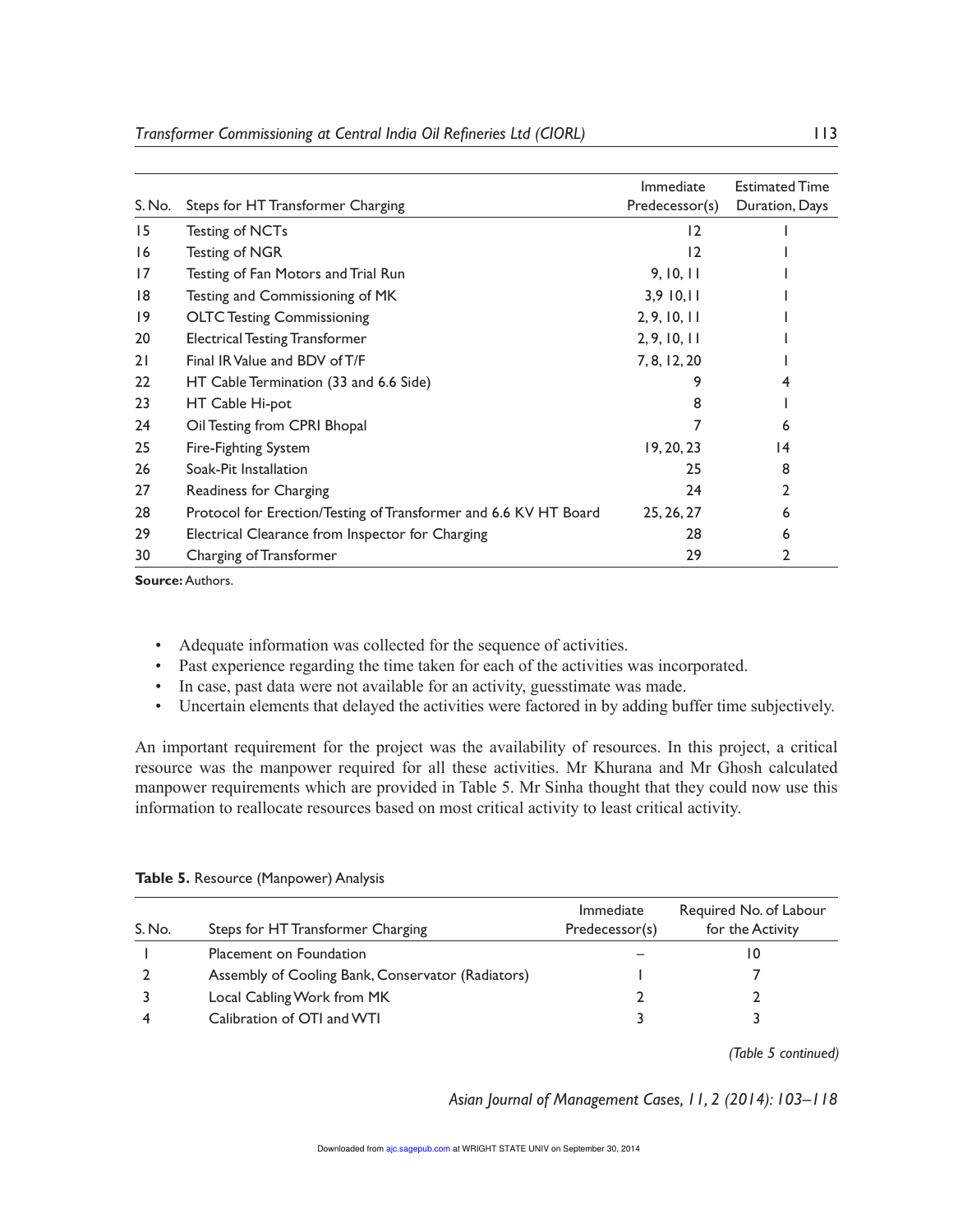|  |  |  |  | (Table 5 continued) |
|--|--|--|--|---------------------|
|--|--|--|--|---------------------|

| S. No.          | Steps for HT Transformer Charging                                   | Immediate<br>Predecessor(s) | Required No. of Labour<br>for the Activity |
|-----------------|---------------------------------------------------------------------|-----------------------------|--------------------------------------------|
| 5               | Filter Machine set up and Oil<br><b>Filtration in Tank</b>          | 4                           | 4                                          |
| 6               | Oil Circulation in T/F tank                                         | 5                           | 3                                          |
| 7               | Oil Pushing in Radiator Circuit                                     | 6                           | $\overline{2}$                             |
| 8               | HT Cable Laying                                                     |                             | 15                                         |
| 9               | Control Cabling from SWGR to Transformer                            |                             | 10                                         |
| 10              | Control Cabling from RTCC to Transformer                            |                             | $\overline{10}$                            |
| П               | LT Power Cabling from ACDB to Transformer                           |                             | $\overline{10}$                            |
| $\overline{12}$ | Erection and Connection of NGR                                      |                             | 5                                          |
| $\overline{13}$ | Earthing Pit Making                                                 |                             | 5                                          |
| 14              | Earthing of Transformer/NGR etc.                                    | 1, 13                       | 5                                          |
| 15              | <b>Testing of NCTs</b>                                              | 12                          | 3                                          |
| 16              | Testing of NGR                                                      | 12                          | 3                                          |
| 17              | Testing of Fan Motors and Trial Run                                 | 1, 9, 10, 11                | 3                                          |
| 18              | Testing and Commissioning of MK                                     | $3, 9$ 10, 11               | 3                                          |
| 19              | <b>OLTC Testing Commissioning</b>                                   | 2, 9, 10, 11                | 3                                          |
| 20              | <b>Electrical Testing Transformer</b>                               | 2, 9, 10, 11                | 5                                          |
| 21              | Final IR Value and BDV of T/F                                       | 7, 8, 12, 20                | 5                                          |
| 22              | HT Cable Termination (33 and 6.6 side)                              | 9                           | 6                                          |
| 23              | HT Cable Hi-pot                                                     | 8                           | 5                                          |
| 24              | Oil testing from CPRI Bhopal                                        | 7                           | $\overline{2}$                             |
| 25              | Fire-Fighting System                                                | 19, 20, 23                  | 8                                          |
| 26              | Soak-Pit Installation                                               | 25                          | 5                                          |
| 27              | Readiness for Charging                                              | 24                          | 5                                          |
| 28              | Protocol for Erection/Testing of<br>Transformer and 6.6 KV HT Board | 25, 26, 27                  | 5                                          |
| 29              | Electrical Clearance from Inspector<br>for Charging                 | 28                          | 5                                          |
| 30              | Charging of Transformer                                             | 29                          | 5                                          |

The cost requirements for the work packages (Table 6) were also estimated so as to mobilize the funds as per the requirements. Mr Sinha was taking care of everything so that the project could be completed on time, but there were a lot of uncertainties that were troubling him such as: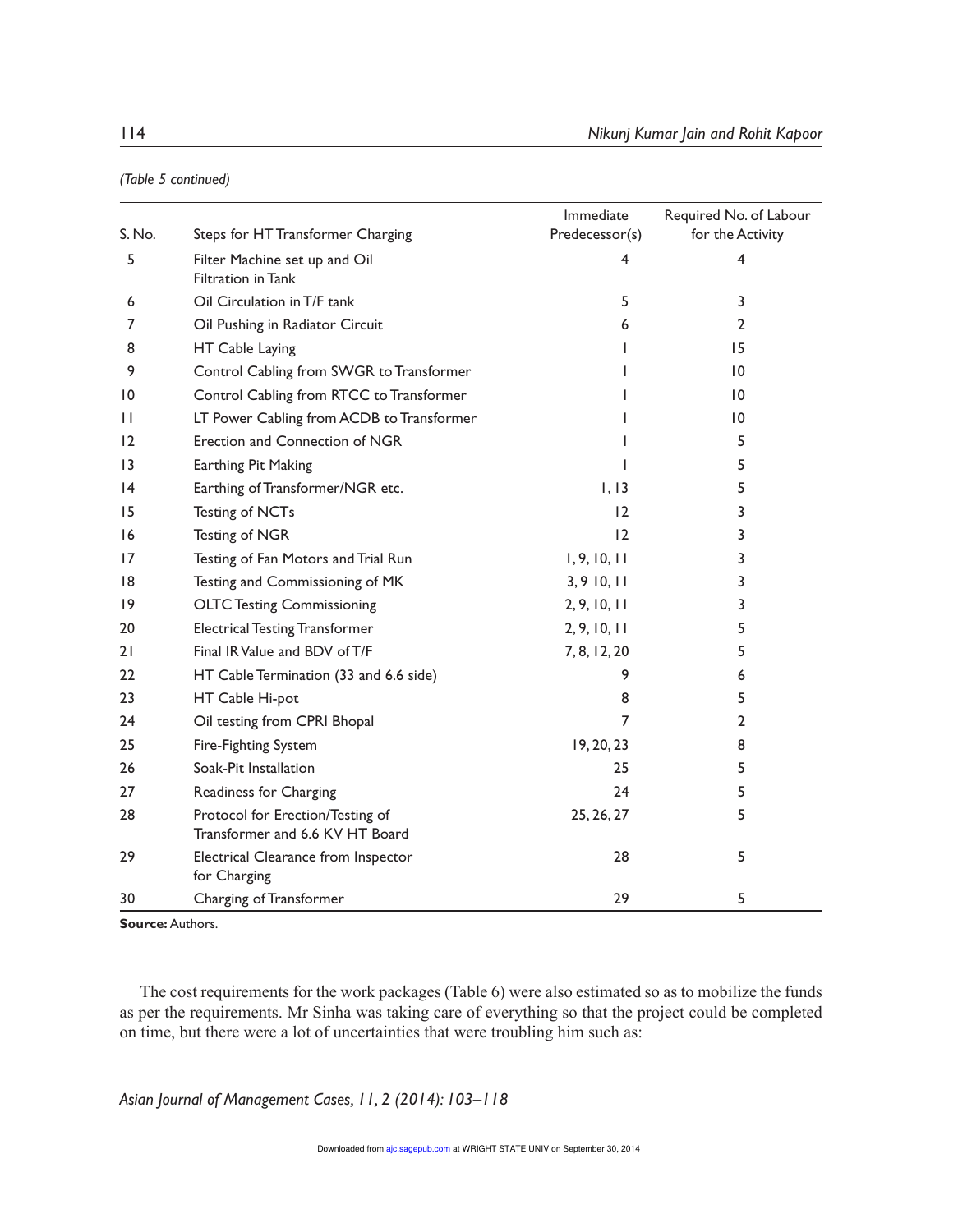|                 |                                                                     | Duration (Time) of<br>Requirement | <b>Total Fund</b>        |                                                       |
|-----------------|---------------------------------------------------------------------|-----------------------------------|--------------------------|-------------------------------------------------------|
|                 | S. No. Steps for HT Transformer Charging                            | of Fund (in days)                 | Needed (₹)               | Requirement Pattern                                   |
| T               | Placement on Foundation                                             | 15                                | 80,000                   | Uniform                                               |
| 2               | Assembly of Cooling Bank, Conservator<br>(Radiators)                | 30                                | 20,000                   | Non-uniform                                           |
| 3               | Local cabling work from MK                                          |                                   |                          |                                                       |
| 4               | Calibration of OTI and WTI                                          |                                   | $=$                      |                                                       |
| 5               | Filter Machine Set Up and Oil Filtration in Tank                    | 7                                 | 20,000                   | Uniform                                               |
| 6               | Oil Circulation in T/F tank                                         |                                   |                          |                                                       |
| 7               | Oil Pushing in Radiator Circuit                                     |                                   |                          |                                                       |
| 8               | HT Cable Laying                                                     | 30                                | 150,000                  | 20% in the First<br>Period, 80% in the<br>Last Period |
| 9               | Control Cabling from SWGR to Transformer                            |                                   |                          |                                                       |
| 10              | Control Cabling from RTCC to Transformer                            |                                   |                          |                                                       |
| $\mathbf{L}$    | LT Power Cabling from ACDB to Transformer                           |                                   | $\overline{\phantom{0}}$ |                                                       |
| 12              | Erection and Connection of NGR                                      |                                   |                          |                                                       |
| 3               | Earthing Pit making                                                 | $\overline{10}$                   | 8,000                    | Non-uniform                                           |
| $\overline{14}$ | Earthing of Transformer/NGR etc.                                    |                                   | 5,000                    |                                                       |
| 15              | <b>Testing of NCTs</b>                                              |                                   | 50,000                   |                                                       |
| 16              | <b>Testing of NGR</b>                                               |                                   | -                        |                                                       |
| 17              | Testing of Fan Motors and Trial Run                                 |                                   |                          |                                                       |
| 18              | Testing and Commissioning of MK                                     |                                   |                          |                                                       |
| 19              | <b>OLTC Testing Commissioning</b>                                   |                                   |                          |                                                       |
| 20              | <b>Electrical Testing Transformer</b>                               | 15                                | 1,00,000                 | 20% in the first<br>period; 80% in the<br>last period |
| 21              | Final IR Value and BDV of T/F                                       |                                   |                          |                                                       |
| 22              | HT Cable Termination (33 and 6.6 side)                              | 10                                | 50,000                   | Uniform                                               |
| 23              | HT Cable Hi-pot                                                     | 5                                 | 5,000                    | Uniform                                               |
| 24              | Oil Testing from CPRI Bhopal                                        | 5                                 | 10,000                   | <b>Uniform</b>                                        |
| 25              | Fire-Fighting System                                                | 20                                | 3,00,000                 | Non-uniform                                           |
| 26              | Soak-Pit Installation                                               | $\overline{10}$                   | 21,000                   | Non-uniform                                           |
| 27              | Readiness for Charging                                              |                                   |                          |                                                       |
| 28              | Protocol for Erection/Testing of Transformer<br>and 6.6 KV HT Board |                                   |                          |                                                       |
| 29              | Electrical Clearance from Inspector for<br>Charging                 |                                   |                          |                                                       |
| 30              | Charging of Transformer                                             |                                   |                          |                                                       |

#### **Table 6.** Funds Flow Analysis

**Source:** Authors.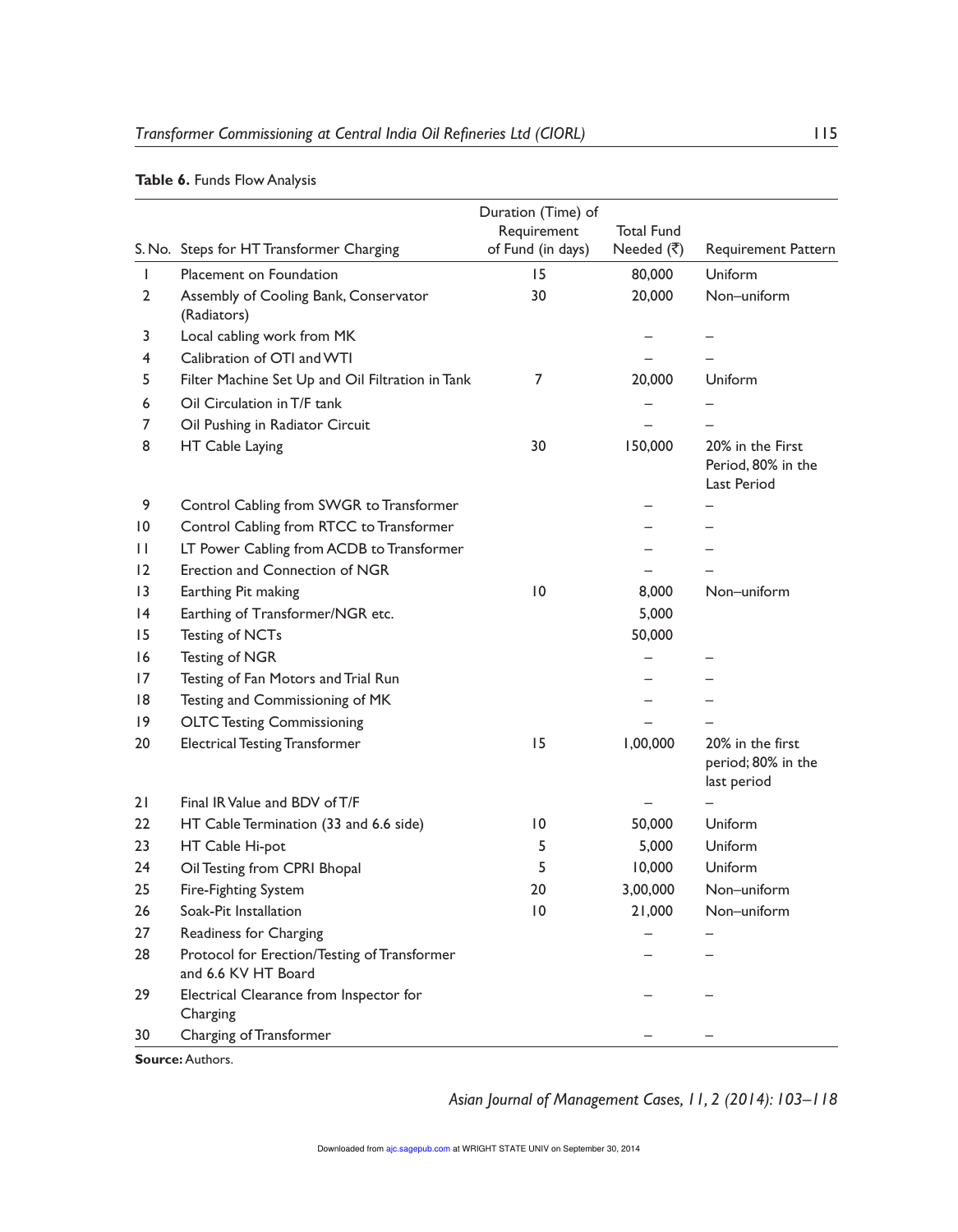- Absenteeism of engineers and labourers
- Unavailability of temporary manpower
- No route for crane to march due to excavation (since other works such as drainage, underground piping for fire fighting, etc. were in progress resulting in the digging of roads)
- Strikes
- Possibility of rain
- Testing-related problems (for this, a vendor was required to resolve the problem).

He realized that he was not going to meet the scheduled tasks as had been planned. He was wondering which activities were critical and should be paid more attention to. He was not able to identify the critical activities of the project. He also realized that there were many uncertainties involved in the project. He called Mr Sharma, Mr Khurana and Mr Ghosh for estimating the date for project completion. Mr Khurana gave optimistic estimates, whereas Mr Sharma gave pessimistic estimates for the project. Mr Sinha found Mr Ghosh's estimates very realistic (most likely) for the completion of the project (Table 7).

|                | S. No. Steps for HT Transformer Charging             | Immediate<br>Predecessor(s) | Optimistic<br>Time (days) | Most Likely<br>Time (days) | Pessimistic<br>Time (days) |
|----------------|------------------------------------------------------|-----------------------------|---------------------------|----------------------------|----------------------------|
| <b>I</b>       | Placement on Foundation                              |                             |                           |                            | $\overline{2}$             |
| 2              | Assembly of Cooling Bank, Conservator<br>(Radiators) |                             |                           | 4                          |                            |
| 3              | Local Cabling Work from MK                           | 2                           |                           | 2                          | 3                          |
| 4              | Calibration of OTI and WTI                           |                             |                           |                            | 2                          |
| 5              | Filter Machine Set-up and Oil Filtration<br>in Tank  | 4                           | 5                         | 8                          | $\overline{10}$            |
| 6              | Oil Circulation in T/F Tank                          | 5                           | $\overline{2}$            | 3                          | 6                          |
| 7              | Oil Pushing in Radiator Circuit                      | 6                           | 2                         | 2                          |                            |
| 8              | HT Cable Laying                                      |                             | 8                         | Ш                          | 15                         |
| 9              | Control Cabling from SWGR to Transformer             |                             | 4                         | 5                          | 7                          |
| $\overline{0}$ | Control Cabling from RTCC to Transformer             |                             | 3                         | 4                          |                            |
| П              | LT Power Cabling from ACDB to Transformer            |                             | 3                         | 4                          | 6                          |
| 12             | Erection and Connection of NGR                       |                             | 3                         | $\mathfrak{D}$             | 3                          |
| 3              | Earthing Pit Making                                  |                             | 4                         | 4                          | 6                          |
| 4              | Earthing of Transformer/NGR etc.                     | 1,13                        |                           |                            | 5                          |
| 15             | Testing of NCTs                                      | 12                          |                           |                            |                            |
| 16             | Testing of NGR                                       | 12                          |                           |                            | 2                          |
| 17             | Testing of Fan Motors and Trial Run                  | 1, 9, 10, 11                |                           |                            |                            |
| 18             | Testing and Commissioning of MK                      | 3, 9, 10, 11                |                           |                            | 2                          |
| 9              | <b>OLTC Testing Commissioning</b>                    | 2, 9, 10, 11                |                           |                            |                            |
| 20             | <b>Electrical Testing Transformer</b>                | 2, 9, 10, 11                |                           |                            | 2                          |
| 21             | Final IR Value and BDV of T/F                        | 7, 8, 12, 20                |                           |                            |                            |
| 22             | HT Cable Termination (33 and 6.6 side)               | 22                          | 3                         | 4                          | 6                          |

#### **Table 7.** Three Estimate Approach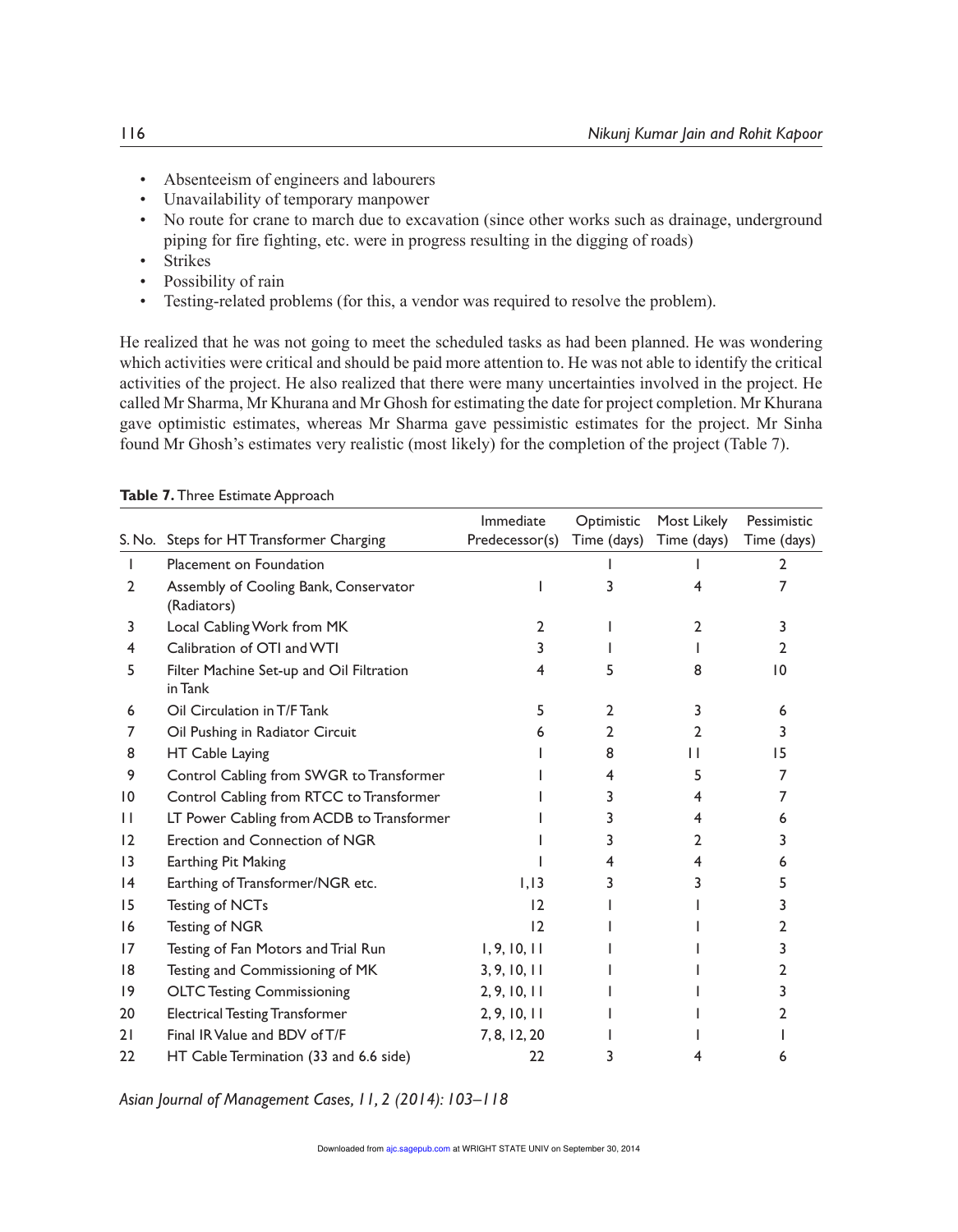|    | S. No. Steps for HT Transformer Charging                            | <b>Immediate</b><br>Predecessor(s) | Optimistic<br>Time (days) | Most Likely<br>Time (days) | Pessimistic<br>Time (days) |
|----|---------------------------------------------------------------------|------------------------------------|---------------------------|----------------------------|----------------------------|
| 23 | HT Cable Hi-pot                                                     | 8                                  |                           |                            |                            |
| 24 | Oil Testing from CPRI Bhopal                                        |                                    | 3                         | 6                          |                            |
| 25 | Fire-Fighting System                                                | 19, 20, 23,                        | 10                        | 14                         | 20                         |
| 26 | Soak-Pit Installation                                               | 25                                 | 5                         | 8                          | 10                         |
| 27 | Readiness for Charging                                              | 24                                 |                           |                            | 4                          |
| 28 | Protocol for Erection/Testing of<br>Transformer and 6.6 KV HT Board | 25, 26, 27                         | 5                         | 6                          |                            |
| 29 | Electrical Clearance from Inspector for<br>Charging                 | 28                                 | 4                         | 6                          | 8                          |
| 30 | Charging OF Transformer                                             | 29                                 |                           |                            | 4                          |

The top management realized that this was the month of May and monsoon rain was expected by 30 June 2011. Mr Singh was asked to complete the project before the monsoon. He informed the management that it was difficult to charge the transformer on time. Since the project was getting delayed and there was an urgency to complete the project before deadline due to weather conditions, additional funds were required to speed up the project. Considering the situation, top management allotted  $\bar{\tau}$  1 lakh  $(\bar{\tau})$  100,000) and gave full authority over resources and planning to Mr Singh for completing the project before the rainy season could begin.

Mr Singh called Mr Sinha to find out what could be done. First of all both realized that under these uncertainties it was difficult to charge the transformer on time. Next, speeding up the project would be extremely difficult. The extra amount allocated also seemed insufficient (Table 8) to expedite any activities.

Singh was wondering what he should do. He was also worried about facing similar problems in the future.

|   | S. No. Steps for HT Transformer Charging          | Normal Time<br>(in days) | Normal<br>Cost (in ₹) | Crash Time | Crash<br>(in days) Cost (in ₹) |
|---|---------------------------------------------------|--------------------------|-----------------------|------------|--------------------------------|
|   | Placement on Foundation                           |                          | 80,000                |            |                                |
| 2 | Assembly of Cooling Bank, Conservator (Radiators) | 4                        | 20,000                | 3          | 35,000                         |
|   | Local Cabling Work from MK                        | 2                        |                       |            |                                |
| 4 | Calibration of OTI and WTI                        |                          |                       |            |                                |
| 5 | Filter Machine Set up and Oil Filtration in Tank  | 8                        | 20,000                | 6          | 35,000                         |
| 6 | Oil Circulation in T/F Tank                       |                          |                       |            |                                |
|   | Oil Pushing in Radiator Circuit                   | 2                        |                       |            |                                |
| 8 | HT Cable Laying                                   | П                        | 150.000               | 8          | 200,000                        |
| 9 | Control Cabling from SWGR to Transformer          |                          |                       |            |                                |

#### **Table 8.** Time–Cost Trade-Offs

*(Table 8 continued)*